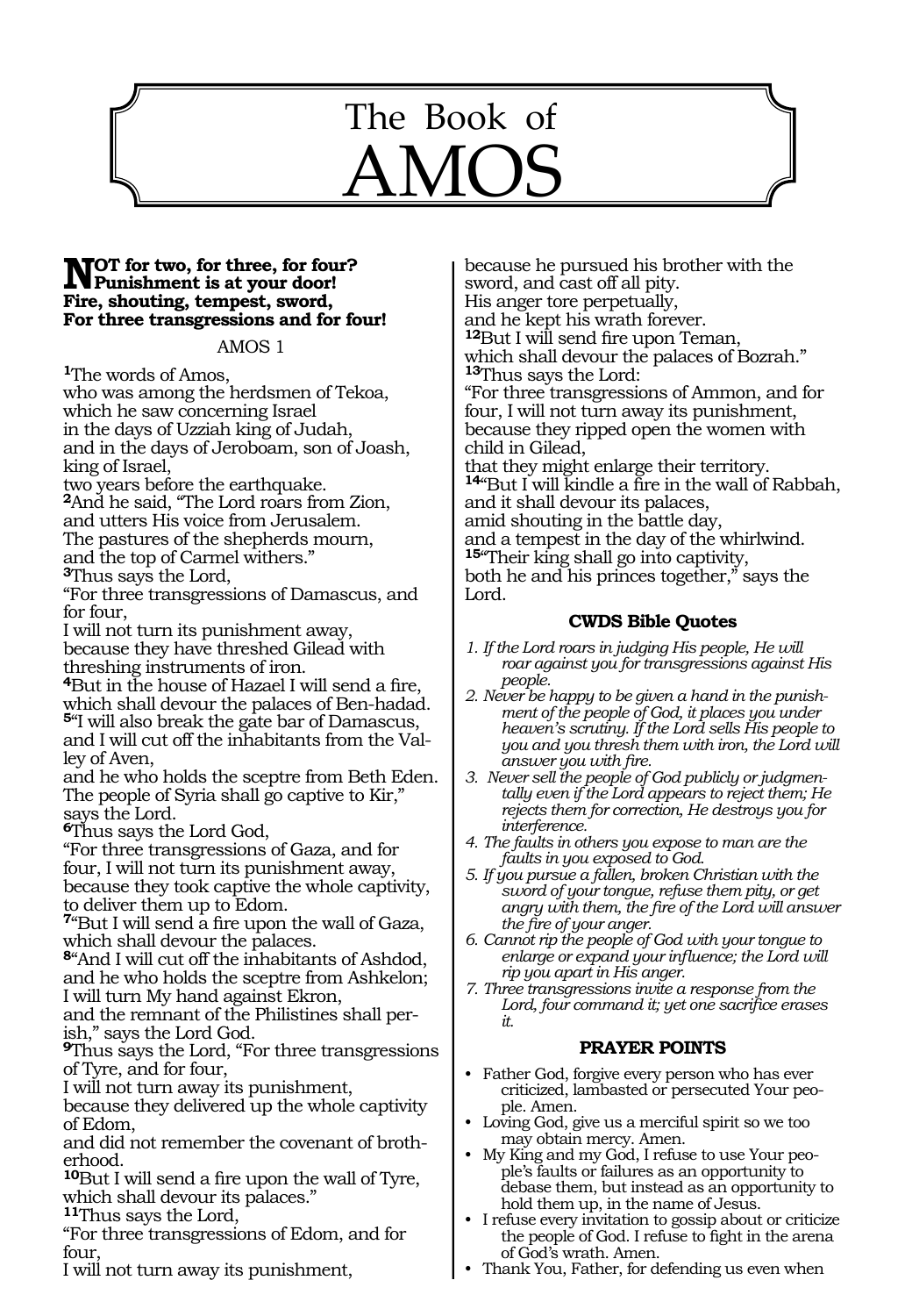we fail You; thank You for judging our enemies on our behalf. Amen.

**IAM pressed under you,<br>
As a cart is pressed that is full of goods!**<br> **I has get you gut of Fount I brought you out of Egypt, Oh, how I would love to do you good! I gave you prophets and Nazirites, But you commanded them not to prophesy the truth.**

**Oh, what great things I would love to do, But I am pressed under you!**

AMOS 2

**<sup>1</sup>**Thus says the Lord:

"For three transgressions of Moab, and for four,

I will not turn its punishment away, because he burned the bones of the king of Edom to lime.

**<sup>2</sup>**"I will send fire upon Moab,

and it shall devour the palaces of Kerioth. Moab shall die with tumult,

with shouting and with the sound of trumpet. **<sup>3</sup>**"I will cut off the judges from his midst, and slay his princes with him," says the Lord. **<sup>4</sup>**"For three transgressions, and for four, I will not turn away the punishment of Judah: because they have despised the law of God,

and His commandments they have not kept. Lies caused them to err

after the way their fathers have walked.

**<sup>5</sup>**I will send a fire upon Judah;

it shall devour the palaces of Jerusalem." **<sup>6</sup>**Thus says the Lord,

"For three transgressions of Israel, and for four I will not turn away its punishment: because they sell the righteous for silver,

and the poor for a pair of shoes.

**<sup>7</sup>**"They pant after the dust of the earth,

which is on the head of the poor, and they pervert the way of the meek.

A man and his father go in to the same woman, to defile My holy name.

**<sup>8</sup>**"And they lay themselves down by every altar on clothes taken in pledge,

and drink the wine of the condemned in the house of their god.

**9**"Yet it was I who destroyed the Amorite before them,

whose height was like the height of cedars, and he was strong, as strong as the oaks; yet I destroyed his fruit above and his roots from beneath.

**<sup>10</sup>**"It was I who brought you up from the land of Egypt,

and led you forty years through the wilderness,

to possess the land of the Amorite.

**<sup>11</sup>**"I raised some of your sons as prophets, and some of your young men as Nazirites. Is it not so, O you children of Israel?" says the Lord.

**<sup>12</sup>**"But you gave the Nazirites wine to drink, and you commanded the prophets, saying,

'Do not prophesy!'

**<sup>13</sup>**"Behold, I am pressed under you, as a cart is pressed that is full of sheaves. **<sup>14</sup>**"Therefore flight shall perish from the swift, the strong shall not strengthen his power, nor shall the mighty deliver himself. **<sup>15</sup>**"He who handles the bow shall not stand. The swift of foot shall not escape, nor shall he who rides a horse deliver himself. **<sup>16</sup>**"The most courageous among the mighty shall flee away naked that day," says the Lord.

#### **CWDS Bible Quotes**

- *1. Wickedness of heart and raging fury causes God to respond. He answers tumult with tumult.*
- *2. A holy people must represent the holy name by which they are called, or heaven will call them to account for misrepresentation.*
- *3. It is not acceptable to worship devils, persecute the righteous or practice immorality, you will not anticipate or be able to accept heaven's response.*
- *4. Never take the good start God has given you to pursue a carnal finish; let God's goodness regulate your godliness.*
- *5. To block the word of God is to corrupt your blessings, block your heavens, and open a highway to judgment.*
- *6. God's grace extended to you is like a cart full of goodness and blessings but weighed down and prevented by your sin.*
- *7. To frustrate the Lord, is to frustrate your cause and your strength and to have all your virtues removed.*

# **PRAYER POINTS**

- Omnipotent Father, I will give You reason to answer my righteousness. I refuse to be furious against Your people. Amen.
- By the power of the Holy Spirit, I will live a holy life that will give You glory my Father, in the name of Jesus. Amen.
- Father, I will pursue You single-heartedly. My heart is fixed; it shall never be moved. Amen.
- Father of lights, every good and perfect gift comes from You; I will show my gratitude to You by using all the good things in my life to honor You. Amen.
- I refuse to be a terror to my own heavens; I refuse to block my own answers from heaven; I will be tender-hearted to the word of God. Amen.
- Let every opposing spirit in me that seeks to frustrate Your goodness and loving-kindness towards me, be dispelled by the blood of Jesus. Amen.

#### **Can two walk together Except they agree? Will a lion roar in the forest If he has no prey? Will a bird fall into a snare if no bait is set? Surely the Lord will do nothing Except He tells it to the prophets!**

#### AMOS 3

**<sup>1</sup>**"Hear the word that the Lord has spoken against you, O children of Israel, against the whole family that I brought up from the land of Egypt.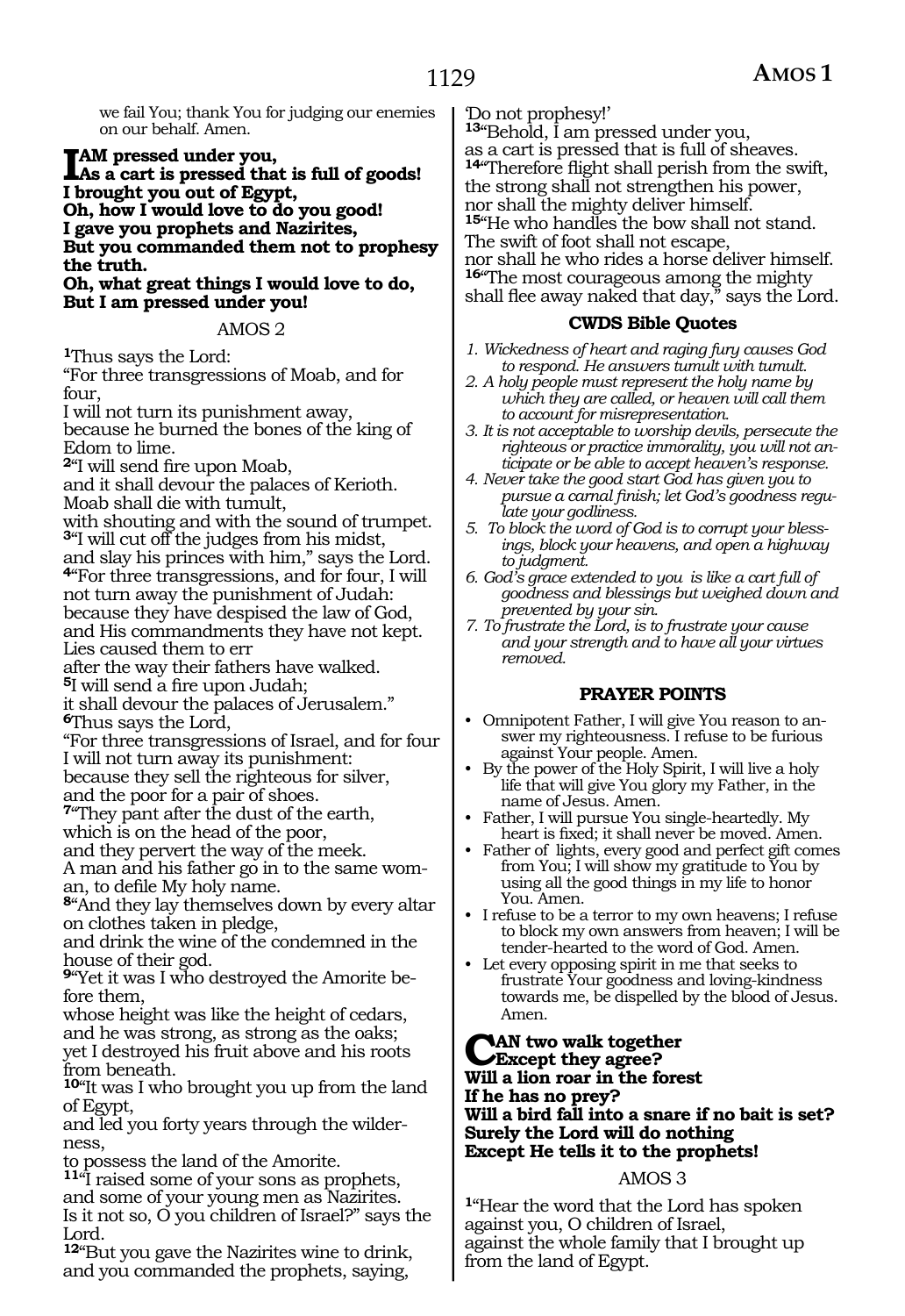# 1130

**<sup>2</sup>**"I have known you alone of all the families of the earth,

therefore I will punish you for all your iniquities."

**<sup>3</sup>**Can two walk together unless they agree? **<sup>4</sup>**Will a lion roar in the forest when he has no prey?

Will a young lion cry out of his den if he has caught nothing?

**<sup>5</sup>**Will a bird fall into a snare on the earth where no trap is set for it?

Will one take up a snare up from the earth if there is nothing in it?

**<sup>6</sup>**If a trumpet is blown in a city, will the people not be afraid?

If there is disaster in a city,

will not the Lord have done it?

**<sup>7</sup>**Surely the Lord God does nothing,

unless He reveals His secret to His servants, the prophets.

**<sup>8</sup>**A lion has roared! Who will not fear? The Lord God has spoken, who can but prophesy?

**<sup>9</sup>**"Proclaim in the palaces at Ashdod, and in the palaces in the land of Egypt, and say:

'Assemble on the mountains of Samaria. See great tumults in her midst,

and the oppressed within her,

**<sup>10</sup>**for they do not know to do right,' says the Lord,

'they store up violence and robbery in their places.'"

**<sup>11</sup>**Therefore thus says the Lord God, "An adversary shall be all around the land;

he shall bring down your strength, and plunder your palaces."

**<sup>12</sup>**Thus says the Lord:

"As the shepherd takes from the lion's mouth two legs or a piece of an ear,

so shall the children of Israel be taken out who dwell in Samaria in the corner of a bed and on the edge of a couch!

**<sup>13</sup>**Hear and testify against the house of Jacob, 'Thus says the Lord God, the God of hosts, "In the day and at the time

**<sup>14</sup>**I punish Israel for their transgressions. I will also visit destruction on the altars of Bethel.

The horns of the altar shall be cut off and fall to the ground.

**<sup>15</sup>**"I will destroy the winter house along with the summer house.

The houses of ivory shall perish,

and the great houses shall have an end,'"" says the Lord.

# **CWDS Bible Quotes**

- *1. To be the only one God knows in the earth is special; to be called, separated, set apart, His peculiar treasure, the ecclesia is personal; let this cause you to tremble before Him.*
- *2. Singled out by God means it gets personal, both your righteousness and your sins. Singled out for greatness singles you out for correction and*

*judgment.*

- *3. Two cannot walk together unless they agree; agree with God's righteous laws for He will never agree with your sins.*
- *4. Without agreement two walking together are not one but 'di' two: divided, divorced, they differ, disagree and divert.*
- *5. Togetherness springs from the spirit not the physical presence; you may be present in person but absent in spirit and togetherness; God is a spirit, unless your spirit is united with His You may be in church but divorced and divergent from Him.*
- *6. You can know who you are walking with by the one whose ways, principles and standards you follow; the one whose voice you listen to; your friend's, the devil's or God's.*
- *7. There is call and response, there is cause and effect; live consciously of the call you send to heaven by your thoughts, actions and lifestyle; for heaven will respond.*
- *8. God does nothing without prophetic revelation, He does everything He reveals.*
- *9. It cannot be right, rather something is desperately wrong when the people of God digress to the place where they do not know how to do right.*
- *10. If you court judgment you will marry disaster; it may seem delayed but it cannot be divorced, it is coming.*

# **PRAYER POINTS**

- Thank You O God, my Father, for knowing me, for calling me a peculiar treasure to You, made with fear and wonderful awe. Thank You for treating me as unique, the only one. Amen.
- I will live a righteous life in the fear of God; I refuse to be singled out for judgment. Amen.
- Amazing God, all Your laws are righteous, perfect and good. I agree with every word You have spoken and I will walk in honor of them. Amen.
- Eternal Father, You can be trusted with Your word. I will hear and observe every decree in Your word because You will surely perform them. Amen.
- Loving Father, have mercy on the church and the many today who have forgotten how to do right; who have walked away from the fear of the Lord and from their zeal for Your word; who change Your righteous statutes to please their flesh. Amen.

**WHAT will make men learn? What will make men turn? What will make men return to the Lord? "I gave you cleanness of teeth; Lack of bread, nothing to eat; Brought you pestilence and sword; Made the stench of your camp fill your nose;**

**Yet you have not returned to Me and come.**

**You have not made right all of your wrong! Because you have not, oh, that you had, Now prepare to meet your God!"**

# AMOS 4

**<sup>1</sup>**Hear this word, you cows of Bashan, who are on the mountains of Samaria; who oppress the poor, who crush the needy, you who to your husbands say, "Bring wine, let us drink!"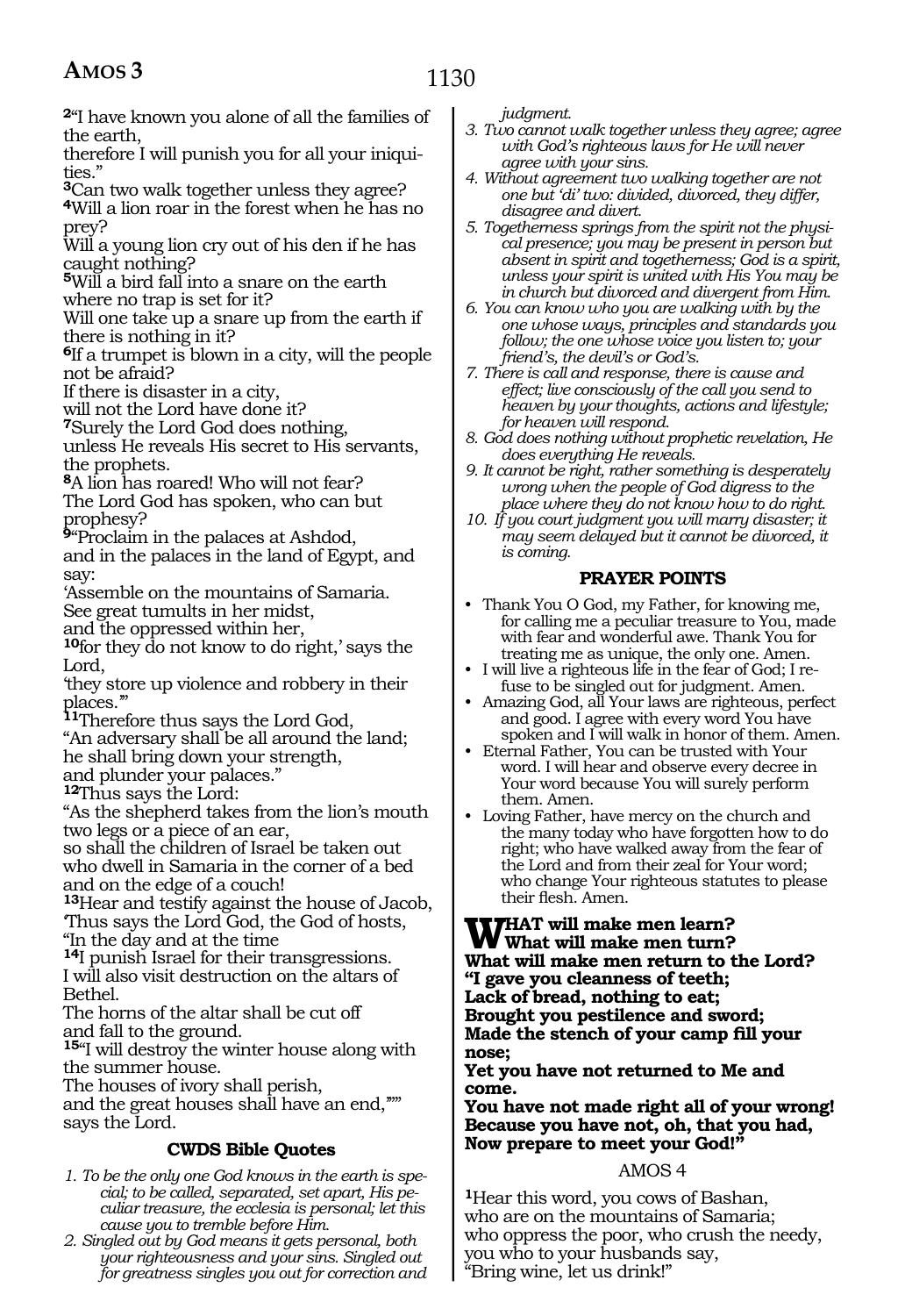**<sup>2</sup>**The Lord has sworn by His holiness:

"Behold the days shall come upon you when with fishhooks He shall take you away, and your posterity with you.

**<sup>3</sup>**And at the breaches in the walls you will go out,

each one straight ahead of her,

and you will be cast into Harmon," says the Lord.

**<sup>4</sup>**"Go to Bethel and transgress;

multiply transgression at Gilgal;

every morning bring your sacrifices,

and every three days bring your tithes.

**<sup>5</sup>**"Offer a sacrifice of thanksgiving with leaven, and proclaim and announce the freewill offering;

for this you love, O children of Israel," says the Lord God.

**<sup>6</sup>**"Also I gave you cleanness of teeth in all your cities,

and lack of bread in all your places;

yet you have not returned to Me," says the Lord.

**<sup>7</sup>**"Though I withheld the rain from you, when there were still three months to the harvest.

I caused it to rain on one city, but not the other.

One part was rained upon and it flourished, and where it did not rain that part withered. **<sup>8</sup>**So two or three cities wandered to another

city to drink water,

but they were not satisfied.

Yet you have not returned to Me," says the Lord.

**<sup>9</sup>**"I smote you with blight and mildew.

When your gardens, your vineyards, your fig trees, and your olive trees increased, the locust devoured them;

yet you have not returned to Me," says the Lord.

**<sup>10</sup>**"I set among you a plague after the manner of Egypt;

I slew your young men with a sword,

and your horses I have taken away.

I made the stench of your camps to come up into your nostrils;

yet you have not returned to Me," says the Lord God.<br> $H_{\text{eff}}^{\text{av}}$  overthrow sectors is

Lord God. **<sup>11</sup>**"I overthrew some of you,

as God overthrew Sodom and Gomorrah, and you were like a firebrand plucked from the fire,

yet you have not returned to Me," says the Lord.

**<sup>12</sup>**"Therefore, O Israel, I will do this to you: and because I will do this to you,

O Israel, prepare to meet your God!"

**<sup>13</sup>**For behold, He who forms the mountains, and creates the wind,

who declares to man what is in His thoughts, and makes the morning darkness,

who treads the high places of the earth; the Lord God of hosts is His name.

# **CWDS Bible Quotes**

- *1. The poor and the needy are God's measuring stick of how He receives you; be careful how you treat them; be fearful not to mistreat them; be diligent to receive them.*
- *2. Never boast in your good deed if you cannot boast a good relationship with God.*

*3. Never boast in your good offering if you cannot boast a good life; God will never receive your offering if He cannot receive you.*

*4. Your offering to God and your idolatry is contradictory; God cannot ignore one and receive the other.*

*5. Perhaps your problems, your punishment, your closed heaven is a nudge from God to remember your relationship with Him and pay attention.*

*6. God will never let you go without rescue; the storms in your life is an attempt to turn you back from total disaster; return to your God.*

*7. Prepare your heart to serve God or prepare yourself to meet your God.*

*8. There is only One who forms mountains, creates the wind, declares to man His thoughts, and makes the morning darkness; get to know His name, rather, get to know Him.* 

## **PRAYER POINTS**

- Loving and compassionate God, stir compassion for the poor and needy in the hearts of the people of this generation, in the name of Jesus.
- Father, I desire to know You and to make You known; to shine my light so others may see my good works and glorify You. Amen.

• Omnipresent and all-knowing God, let my love for You inspire my sacrifices and offering to You. I want You to receive me. Amen.

• Holy Spirit, search me and know my heart, convict me of anything in me that weakens my faith, in the name of Jesus.

• Father God, let Your loving arms extended to rescue men from disaster and shame be received by complete surrender, in the name of Jesus.

• My Father and my God, I will meet You at the place of Your approval and reward, and not at the place of judgment. Amen.

#### **Do not seek Bethel but do as Jacob did; Seek the Lord that you may live! Do not seek the safety of your own strength;**

**You may meet a bear or a serpent. Seek Him who made the seven stars, Who turns the shadow of death to morn, Who with night makes the day dark, Who fills the sea, yes, seek the Lord!** 

#### AMOS 5

**<sup>1</sup>**Hear the word which I take up against you, a lamentation, O house of Israel:

**<sup>2</sup>**the virgin of Israel has fallen; she will rise no more.

She lies forsaken on her land; there is no one to raise her up.

**<sup>3</sup>**For thus says the Lord God,

"The city that goes out by a thousand,

shall have a hundred left.

The city which goes out by a hundred, shall have ten left to the house of Israel."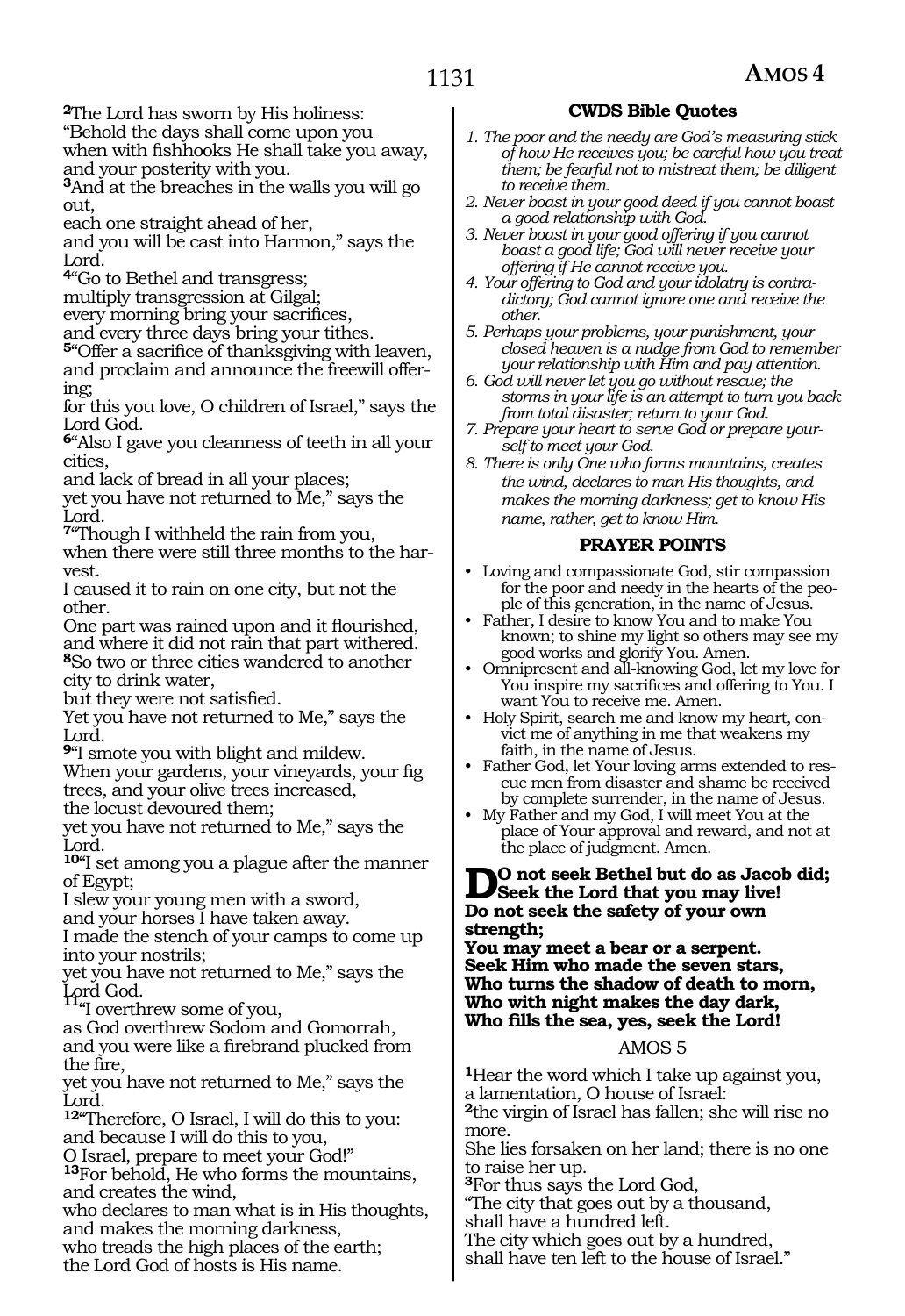blies.

# 1132

**<sup>4</sup>**For thus says the Lord to the house of Israel: **<sup>5</sup>**"Seek Me and live! Do not seek Bethel nor enter Gilgal, nor pass over to Beersheba; for Gilgal shall surely go into captivity, but Bethel shall come to nothing." **<sup>6</sup>**Seek the Lord that you may live, lest He break out like fire in the house of Joseph, and devour it with no one in Bethel to quench or put it out. **<sup>7</sup>**You who turn justice to wormwood and forsake righteousness in the earth, **<sup>8</sup>**seek Him who made Orion and the seven stars and turns the shadow of death into morn, and as night makes the day dark, for the waters of the sea He calls, and pours them out on the face of the earth; seek Him; His name is the Lord. **<sup>9</sup>**Who rains ruin upon the strong so that fury comes upon fortresses. **<sup>10</sup>**They hate the one who rebukes in the gate, and they abhor the one who speaks uprightly. **<sup>11</sup>**Therefore, because you tread on the poor, and you take from him taxes of wheat, though you have built houses of hewn stone yet you shall not dwell in them; you have planted pleasant vineyards, but you shall not drink wine from them. **<sup>12</sup>**For I know your many transgressions and your mighty sins: you afflict the just, and take bribes; diverting the poor from justice at the gate. **<sup>13</sup>**Therefore the prudent keep silent at that time, for it is a time of evil. **<sup>14</sup>**Seek good and not evil, that you may live. So the Lord God of hosts will be with you, as you have spoken. **<sup>15</sup>**Hate evil, love good; establish justice in the gate. It may be that the Lord God of hosts will be gracious to the remnant of Joseph. **<sup>16</sup>**Therefore the Lord God of hosts says this, "Wailing shall be in the streets, and they shall say in all the highways, 'Alas! Alas!' They shall call the farmer to mourning, the skilful lamenters to wailing. **<sup>17</sup>**There shall be wailing in all vineyards, for I will pass through you," says the Lord. **<sup>18</sup>**Woe to you who desire the day of the Lord! For what good is the day of the Lord to you? It will be darkness and not light. **<sup>19</sup>**It will be as though a man fled from a lion, and a bear met him! Or as though he went into the house, leaned his hand on the wall and a serpent bit him! **<sup>20</sup>**Is not the day of the Lord darkness and not light? Is it not very dark, with no brightness in it? **<sup>21</sup>**"I despise your feast days, and I have no delight in your solemn assem-

**<sup>22</sup>**"Though you offer Me burnt offerings and your grain offerings,

I will neither smell them nor accept them; nor will I regard your peace offerings. **<sup>23</sup>**"Take away from Me the noise of your songs,

for I will not hear the melody of your stringed instruments,

**24**"but let justice run down like water, and righteousness like a mighty stream. **<sup>25</sup>**Did you offer Me sacrifice and offerings, in the wilderness forty years, O house of Israel?

**<sup>26</sup>**"You also call Sikkuth your king, and Chiun, your idols, the star of your gods, which you made for yourselves.

**<sup>27</sup>**Therefore I will send you into captivity be- yond Damascus," says the Lord whose name is the God of hosts.

# **CWDS Bible Quotes**

- 1. When you diminish your God to idols, He diminishes you beyond recognition.
- 2. You must always remember to seek the Lord that you may live but it is better if you live to seek the Lord.
- 3. You ground and defeat your strongest defence when you cast righteousness to the ground.
- *4. Understand the strength of the one you oppose and surrender readily or be shredded.*
- *5. If you are not prepared to face the wrath of God be careful of the sins you do before the face of God.*
- *6. Righteousness is to do good with passion and to hate evil with passion, or rather, repulsion.*
- *7. The God who knows you also knows your sin; apply the blood everyday to eliminate your sins from His picture of you.*
- *8. Never court the day of the Lord when you do not know the way of the Lord, for cannot endure a moment of the day of the Lord.*
- *9. Come at the Lord while you have time and make Him your escape for there is no escape in the day of the Lord; the method may be varied but there is no escape however much you run, the end is determined.*
- *10. Lifestyle is the foreplay for worship rituals; God will only accept your religious ceremonies if He accepts your lifestyle.*
- *11. If you do not enjoy the Lord and your life does not delight the Lord, your singing and worship with annoy the Lord.*
- *12. Justice and righteousness should run from your life like the natural flow of gushing water; you should be so soaked and saturated in Him and there is no containing, He simply overwhelms you and gushes from you.*

#### **PRAYER POINTS**

- Father God, I thank You that You see, You hear, You have feelings, You can be touched by our infirmities, You are relevant; You are not some cold image manipulated by the devil to make men deluded. Amen.
- Lover of my soul, in You I live and move and find myself, I will seek You like a baby seeks its mother's breast. Amen.
- I will love and embrace knowledge. I will be a word addict, in the name of Jesus.
- I soak myself in the blood of Jesus Christ for the cleansing of my body, soul and spirit today, in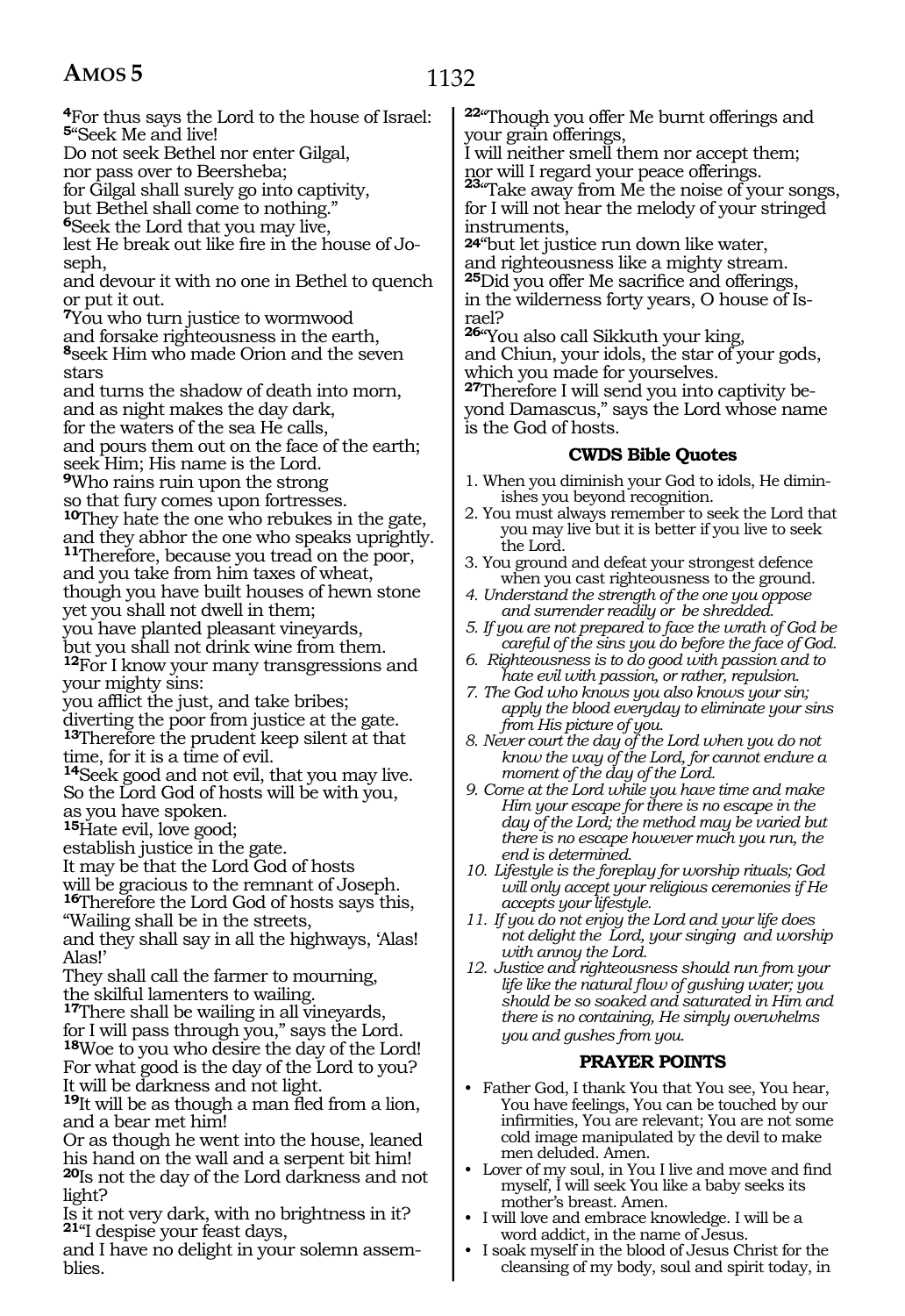the name of Jesus.

• My King and my God, I hate evil with every fiber of my being, but I love Your laws. Amen.

• Omnipresent Father, let my life be pleasing in Your sight. Amen.

# **Woe to those who are at ease in Zion, Who trust in Samaria's mountain peaks!**

**You who put far away the evil day And cause the seat of violence to come your way,**

**Who lie in a bed of ivory And chant as if there is no captivity, Woe, for the day is at your door When you shall call on the name of the Lord no more!**

#### AMOS 6

**<sup>1</sup>**Woe to you who are at ease in Zion and trust in the mountain of Samaria, notable persons in the chief of nation, to whom the house of Israel comes! **<sup>2</sup>**Pass unto Calneh and see, and from there go to Hamath the great; then go down to Gath of the Philistines. Are you better than these kingdoms? Is their territory greater than your territory? **<sup>3</sup>**Woe to you who put far off the day of doom, who cause the seat of violence to come near to you,

**<sup>4</sup>**who lie on beds of ivory,

and stretch yourselves on your couches, who eat lambs from the flocks

and calves from the midst of the stall; **5**who chant to the sound of the stringed instruments,

and invent for yourselves musical instruments like David;

**<sup>6</sup>**who drink wine from bowls,

and anoint yourselves with the best oint- ments,

but are not grieved for Joseph's affliction. **<sup>7</sup>**Therefore, they shall now be captives as the first of the captives.

Those who recline at the banquets shall be removed.

**<sup>8</sup>**The Lord God has sworn by Himself. The Lord God of hosts says,

"The pride of Jacob, I abhor,

and I hate his palaces,

therefore I will deliver up the city and all that is in it."

**<sup>9</sup>**Then it shall come to pass, that if ten men remain in one house, they shall die.

**<sup>10</sup>**And when the uncle of the dead with one who burns the bodies,

picks up the bodies to take them out of the house,

he will say to one inside the house,

"Is there any more with you?"

Then the reply will be "None."

Then he will say, "Hold your tongue, say not a word,

for we dare not make mention of the name of

the Lord."

**<sup>11</sup>**For behold, the Lord gives a command: He will break the great house into bits, and the little house into pieces.

**<sup>12</sup>**Do horses run on rocks?

Does one plough there with oxen?

Yet you have turned justice into bitter gall and the fruit of righteousness into wormwood. **<sup>13</sup>**You who rejoice over a barren thing,

who say, "Have we not taken horns for ourselves by our strength?"

**<sup>14</sup>**"But, behold, I will raise up a nation against you, O house of Israel,"

says the Lord God of hosts;

"and they will afflict you from the entering of Hamath,

to the River of the wilderness!"

#### **CWDS Bible Quotes**

- *1. Never be at ease in any place, position or office if your relationship with God is 'dis-eased'.*
- *2. Complacency is the platform for unpleasant shocks; never get carried away with sin or it will carry you away from reality.*
- *3. Work your relationships or you will work to regain it, or work in futility because of the lack of it.*
- *4. It has happened to them means it can happen to you, grieve for them and avoid the traps they fell into.*
- *5. Call on the name of the Lord before the day comes where you do not dare to even mention it.*
- *6.* Injustice may seem good to you but it is bitter and unpalatable to God; His natural reaction of repulsion will go to the root of the injustice and uproot you.
- *7. Righteousness and justice will preserve you and make you better; but it will uproot you if you turn it bitter.*

# **PRAYER POINTS**

- Father, my relationship with You is my priority. Let the power in the blood of Jesus heal and restore every broken area in my relationship with You. Amen.
- I refuse to be complacent because of my salvation or my church; I will seek You daily Lord Jesus and I will watch prayerfully as You commanded. Amen.
- Thank You for the many examples in the Bible and around me of the disastrous consequences of sin; help me to observe with fear and to give heed, in the name of Jesus.
- Lord Jesus, I will make mention of Your name in my daily conversations, and I will call upon Your name every day. Amen.
- My heart loves righteousness, justice and every good thing; I hate wickedness and evil, in the name of Jesus.

**I was a herdsman and no prophet, And I gathered the sycamore fruit; From this the Lord took me And gave me work to do! I will fear for the people, But I will fear no man! I will fear the wrath of the One Who has the plumbline in His hand!**

AMOS 7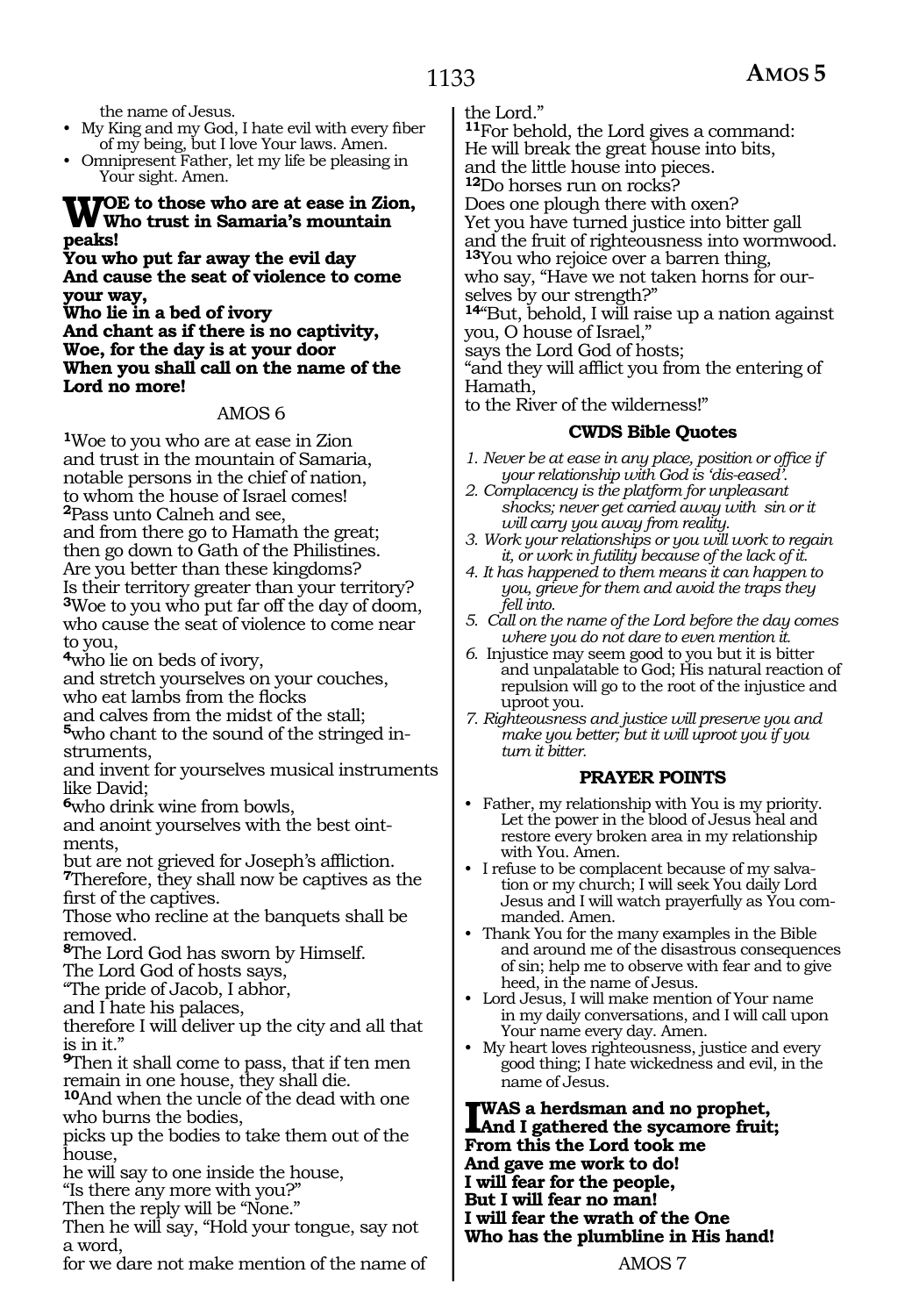**<sup>1</sup>**Thus the Lord God showed me: behold, He formed swarming locust at the beginning of the late crop; indeed it was the late crop after the king's mowing. **<sup>2</sup>**And it came to pass, when they had finished eating the grass of the land, that I said: "O Lord God, forgive, I pray! Oh, that Jacob may stand, for he is small!" **<sup>3</sup>**So the Lord relented concerning this. "It shall not be," said the Lord. **<sup>4</sup>**Thus the Lord showed me: behold, the Lord God calls for conflict by fire, and it consumed the great deep, and devoured the territory. **<sup>5</sup>**Then I said, "O Lord God, cease, I pray! Oh, that Jacob may rise, for he is small!" **<sup>6</sup>**So the Lord relented concerning this. "This also shall not be," said the Lord God. *The Lord will show you what He will do so you can intelligently intercede. It saved Israel from pestilence and fire. The Lord said, "This shall not be."* **<sup>7</sup>**But then He showed me: behold, the Lord stood on a wall made with a measuring line, and He held a measuring line in His hand. **<sup>8</sup>**And the Lord said to me, "Amos, what do you see?" And I said, "I see a measuring line." Then the Lord said, "Behold, I will set a measuring line in the midst of My people Israel; I will not pass by them anymore. **9**The high places of Isaac shall be desolate, and the sanctuaries of Israel shall be laid waste. I will rise with the sword against the house of Jeroboam." **<sup>10</sup>**Then Amaziah, the priest of Bethel sent to Jeroboam, king of Israel, saying, "Amos has conspired against you in the midst of the house of Israel. The land is not able to bear his words. **<sup>11</sup>**"For Amos has said, 'Jeroboam shall die by the sword, and Israel shall surely be led away captive from their own land.'" **<sup>12</sup>**Then Amaziah said to Amos, "Go you seer! Flee to the land of Judah. Eat bread and prophesy there, **<sup>13</sup>**"but never again prophesy in Bethel, for it is the king's sanctuary, and it is the royal residence. **<sup>14</sup>**Then Amos answered and said to Amaziah, "I was no prophet, nor was I the son of a prophet, but I was a sheep herder, and a tender of the sycamore fruit. **<sup>15</sup>**"Then the Lord took me as I followed the flocks, and the Lord said to me, 'Go prophesy to My people Israel.' **<sup>16</sup>**"Now therefore, hear the word of the Lord: you say, 'Do not prophesy against Israel,

and do not drop your word against the house of Isaac.'

**<sup>17</sup>**"Therefore says the Lord:

'Your wife shall be a harlot in the city; your sons and daughters shall fall by the sword.

By the survey line your land shall be divided. You shall die in a land that is defiled and Israel shall surely be led away captive from his own land.'"

# **CWDS Bible Quotes**

- *1. God will reveal to you what He intends to do if He can trust you to intercede.*
- *2. Intercession must be ongoing if sin is going on in your nation; arm yourself with righteousness, it is the power with God to intercede.*
- *3. They sin oblivious to the judgment they have escaped from because of your intercession. If the effect does not correspond with the cause then, do not be presumptuous, it has been deflected.*
- *4. Intercession will save from the wrath intended until the measuring line of God is extended; until grace is withdrawn and judgment is deterred no more.*
- *5. It is out of place for man to dictate the place of your proclamation if they did not place the words you proclaim in your mouth. They should not direct your prophecy you if they did not dictate your prophecy.*
- *6. Your opposition to the word of God will be your proposition for a personal prophecy you cannot reject or oppose.*
- *7. Be careful to make your calling and election sure; if you know the depths of sin you have been called from, you will incessantly proclaim the goodness of God you have been called to.*

#### **PRAYER POINTS**

- Father God, help me to hear Your heart for my people and my nation and to trumpet Your heart on their behalf as I stand in the gap. Amen.
- Let the grace, the power, and the blessings of an intercessor fall upon me now, in the name of Jesus.
- Let the fear of the living God fall upon sinners, retrofit their knees with trembling and let them wake up to realize the grace that has sustained them in the place of their presumption. Amen.
- By the power in the blood of Jesus, I refuse to be silenced by man or demons; I will obey the Lord and honor Him. Amen.
- Lord Jesus, I will proclaim Your grace without ceasing, like a person who has escaped from hell and wants others to stay away. Amen.

#### **A BASKET of summer fruit, for the end is A come: come;**

**Howling in the day, shall replace the temple songs!**

**A famine, O, what a famine! What are you craving and thirsting for? No, not for bread and water, But for the word of the Lord!**

#### AMOS 8

**<sup>1</sup>**This is what the Lord God showed to me: behold, a basket of summer fruits.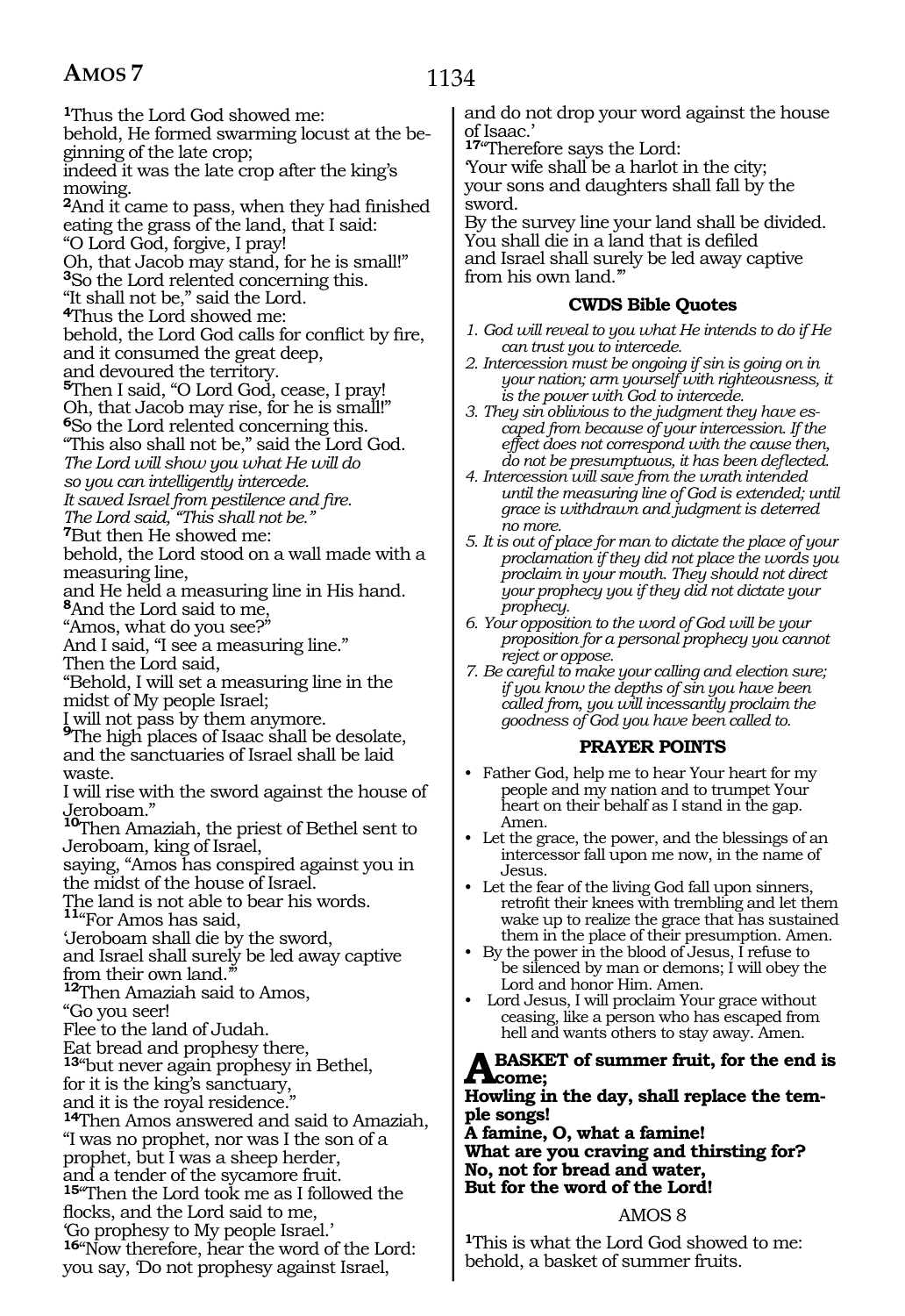**<sup>2</sup>**And He said to me, "What do you see, Amos?"

So I said, "A basket of summer fruits." Then the Lord said to me,

"The end has come upon My people Israel.

I will not pass by them anymore. **<sup>3</sup>**"And the songs of the temple shall be wailing

in that day," says the Lord God. "There shall be many dead bodies everywhere.

They shall be thrown out in silence."

**<sup>4</sup>**Hear this, you who swallow up the needy

and make the poor of the land fail, **<sup>5</sup>**saying: "When will the New Moon be gone,

that we may sell our grain?

And the Sabbath, that we may trade wheat? Making the ephah small and the shekel great, falsifying the scales by deceit,

**<sup>6</sup>**"that we may buy the poor for silver,

and the needy for a pair of shoes,

and also sell the bad wheat once more?" **<sup>7</sup>**The Lord has sworn by the pride of Jacob, "Surely I will never forget any of their works. **<sup>8</sup>**"Shall not the land tremble for this, and everyone who dwells in it mourn? All of it shall rise like the River,

it shall rise up and subside like the River of Egypt.

**<sup>9</sup>**And it shall come to pass in that day," says the Lord God,

"that I will make the sun go down at noon, and I will darken the earth in broad daylight. **<sup>10</sup>**"I will turn your feasts into mourning, and all your songs into lamentation; I will bring sackcloth on every waist,

and baldness on every head;

and I will make it like mourning for an only son, and its end like a bitter day."

**<sup>11</sup>**"Behold the days are coming," says the Lord God,

"that I will send a famine on the land. Not a famine of bread, nor a thirst for water,

but of hearing the words of the Lord.

**<sup>12</sup>**"They shall wander from sea to sea,

and from north to east.

They shall run to and fro,

seeking the word of the Lord, but shall not find it.

**<sup>13</sup>**"In that day the fair virgins and strong young men shall faint for thirst.

**<sup>14</sup>**Those who swear by the sin of Samaria, who say, 'As your God lives, O Dan!' And, 'As the way of Beersheba lives!' They shall fall and never rise again."

# **CWDS Bible Quotes**

- *1. Grace is the best friend of sinners; but grace dries up when the fruits of sin are fully ripe. The fruits are slowly ripening.*
- *2. The songs of the temple are as wailing in a land of wickedness, but the people will not hear their own tears until God turns His ears away.*
- *3. Patience in the presence of God makes God patient with you, impatience makes Him consider your motive.*
- *4. Give your Lord something to remember and not your sins, because your sins attract His atten-*

*tion for judgment.*

- *5. Hunger and thirst for the word of the Lord now and it will be profuse, or you will become starved of it when it is refused.*
- *6. You will never know the value of the word of the Lord until it is withdrawn; you will never accept the value of the presence of the Lord until He withdraws Himself.*
- *7. This is the time to search for the word of God, to search the word of God with passionate hunger and to let the word of God search you for the Word is pressing and persistent, but not always present.*
- *8. Never take comfort in your rising from your many falls; it is presumption on the road to your fall never to rise again; take comfort in your rising above your faults and failures, never to fall again.*

# **PRAYER POINTS**

- Lord Jesus, let this generation wake up to the fact that their fruits are ripening and the time of judgment is very close. Amen.
- My Father, my God, I love Your presence more than life itself; help me never to be in a hurry to leave my place of prayer and worship. Amen.
- All-powerful God, let my righteousness appeal to You, and let every wicked way in me be purged away by the blood of Jesus. Amen.
- I hunger and thirst for Your word, O Lord; I love Your word more than my necessary food. Give me fresh revelations in Your word daily. I will not be denied. Amen.
- I come to the foot of the cross to be strengthened in all my areas of weaknesses. I refuse to live in sin or presumption; I refuse to embrace iniquity; I refuse to confuse grace with maturity, in the name of Jesus.

**Dig in to hell, climb up to heaven, Hide away in Carmel's top, Go to the bottom of the sea; The Lord shall find you and bring you up! When the ploughman overtakes the reaper, And the mountains drop sweet wine, Find refuge in Him who plants you; He is the only sure place to hide!**

#### AMOS 9

**<sup>1</sup>**I saw the Lord standing by the altar, and He said,

"Strike the doorposts that the thresholds may shake,

and break them on the heads of everyone. I will slay all of them with the sword.

He who flees from them shall not get away, and he who escapes from them shall not be delivered.

**<sup>2</sup>**"Though they dig into hell,

from there My hand shall take them.

Though they climb up to heaven,

from there I will bring them down.

**<sup>3</sup>**Though they hide themselves on top of Mount Carmel,

from there I will search and take them.

Though they hide from My sight at the bottom of the sea,

from there I will command the serpents, and it shall bite them.